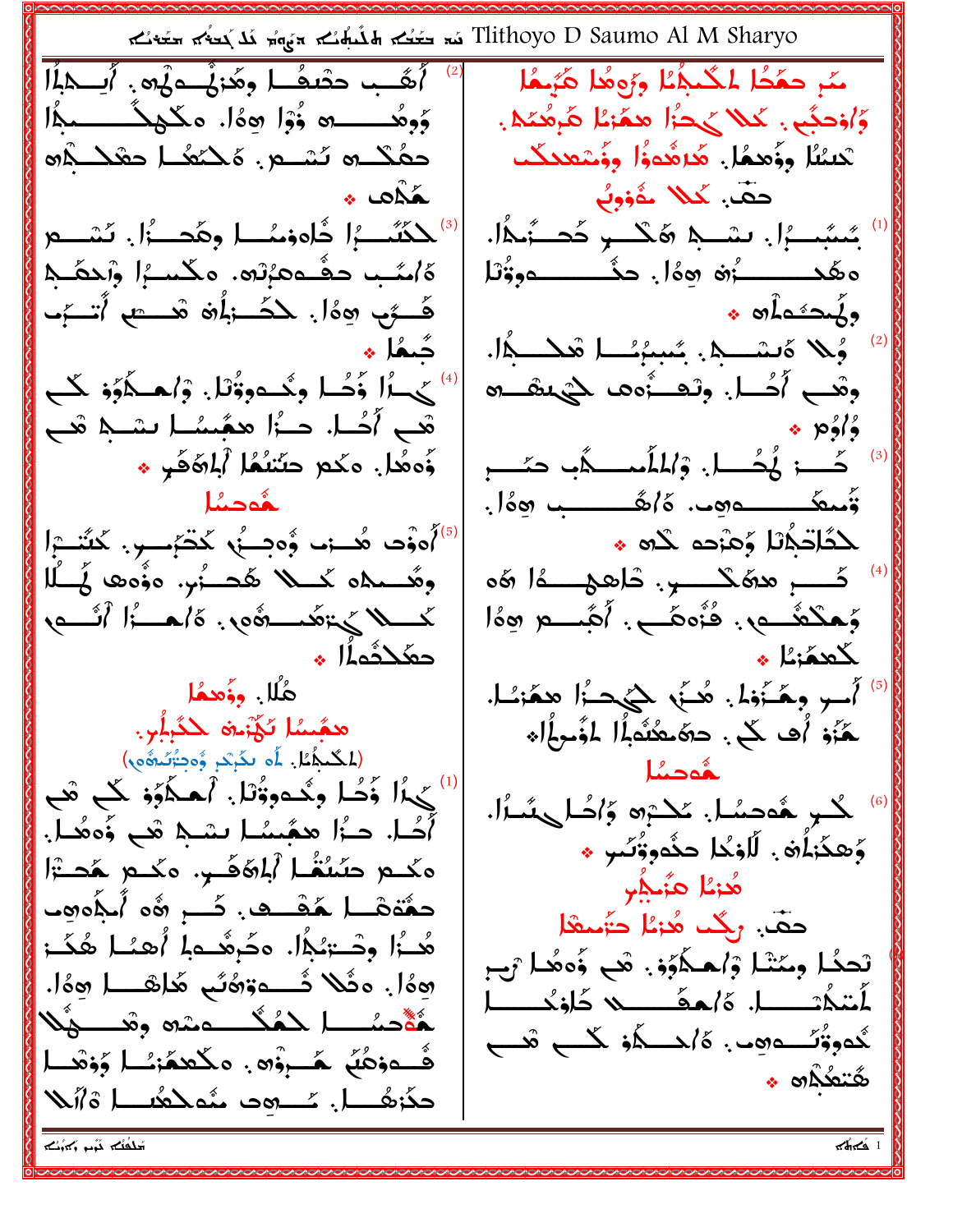Tlithoyo D Saumo Al M Sharyo تَمَّة تَسْلَمُ A مُتَّبُّلُهُ مَّةً مِنْ مَعْنُكُمْ مَتَّبُتُمْ مَتَّب لَحَمَدُه مَ سُرًا \* وَهِمَنَـه نَـمِيزًا وأحنُـا. 16هَــز كَـــره وهُــــەم ھڤــــە\\ كَنْ صُــــــــــو. هُلا تَعْـــه مَا حَفَـــا وِمْتَعْـــدًا. هَزْهِكْـــا لْكَمَلَّارِ كَلَّ مُدْرًا أَبِيهَ. وقيسةًا هُنْعَ وِثَلا دَقسْبُهْا. ۞ه حُسَّــ: كَحَــتِهِٱلْ. ەَھەككىر رەەُل. ەسەھ ئاھشىمىمە ەھتىممْلِمُّا وَحتَنتُمْل سُبَرى كلوه لَالْكُـرُهُ|. وإِنْغُـل مِـزَاْهِ وهِب وْالْمُوَهَّـزَهِ . وْاهَــزه حُــةْقَالْ. وَهَا يُحوُهُــا هَـــلَّلَا وءُوجه أُحجَّومِها لَاجُدُّا ﴾ كَــز هَٰزئــم. مَعْـَزُبِ هُنْـا كَــرِ أُهَــز. مُمحِينًا لْمَثَكُّسُ مُعَصَّلٍ وَمَسْبُوَّهِ وَمِن. وَٱصْبَرُا هُــزهُوب. مسألُوهِ وهوَه كَمْعَمُــا كَـــد هِمُمعُـــل. وُاهَــــز إِنَّا ﴿ــدَةَٰنَا ھكَتَسُلَىٰ ، مَا وَحَصِّصَّى لَمْسَنِي فَاسُلَ. ةَالْمُكَسِّقِفَ قِوَّبَ كَتْسُرْقُوبَ. هلًا ٱهكَمكْـــه وُهَّـُـــل. وُحكَـــز ٱحنُـــل مْدَوَّمَّتْسِ. أَهْ وِهُـُـهِ وَهُكْــرٍ وَلَلْأَهْــا وَّامِقُد;«قَ». أَوَّمْعِده لِمَعْنِ كَمِسْلا ့် တပိတ်နှစ်သူ ထိ تعُسهد. وثَّلُّل يحبوها كمسلا وْأَهْسَة. أُدْحِكُ هُكْتُ وَجَمِّدٌ ءَٰوَٰلَ هُــٰٓٓوَا ݣَعْعَنْـَا عَجّْىقَىـى مْلّْ2ْتَـىر. مىـأب لِحْشَبِ لْأَهْتَ أَحْسِيهِ. هُمْعَنُا تُعمُرٍ لَا أَوت أَسَوْا ﴾ وَحِدْسَـــلا هْتَـــو حَرْهُـــولِم هِيكَـــدًا ھُم مُكُم لْهُ الْمُ مِمَتْدا. وَمَعْ أَجْداً وَسَلَّمَ وَسَلَّمَ مِنْ الْمَحْمَلَ هْدِدَٰجُــا. دَنُهُـــتْزَا وَهِيَـنَّبِ حُـــة هَوَّهْـــدُ أَنَّــهِ كَــُهِــدُّـْــا. حَيْــدُ أَلْمُدُا ئَجْفُبِ ثَكْــْ7ُوبْ. خَرِشُــْمِهْ \$حُتَّــا. وحُصْكْتا. ۞ه نَهْلا عَلا كَنْتَرَا حِكَةُنَا ەأتمى ئەڭ ئىسز أىگىدۇل. كېيىم دهَّنْزَا وَحسَّم&. ەَسَىْھَا شُمْرَقُتْ وَمَنْ هَشُملاً هُمْشَمْتْ كُمْ وَيُتَقِّمُوا كَمْكَمْ وَالْمَلْمُتَعْسَى دُسْرَةً مْسَحْ وكَذَّرُه وَمِهْدَدٍ كَمِيلًا هُدَرْهِ. وَنُـوْذَا أَنُــم هَكْــُـولًا . ولًا عُصـُرًا ولًا هُوَذُـُـــا. وبُعجُــــا د۞ــــــ وْويب لُهمُعُك, هذْهِد هَكْكُكُمْ هَكْدَاً. تَعمَلُوْمُا \* ation pas دەْم لا مْمكّكى قَطِّي . هُزَا أَهُتْزَا هُزِيْل. فُلِّمب حَقَتْزَا هُزِيْل. إمزُنُا. حقّ هُوصُف كَرِلًا (المُكْمُمُّا. هِزًا كَمُّهَ، هُنَّى) دُبُلُوْ أَهَىٰكُتُم، ووَّههُلْ. لمُعشَعَدُا وكَتُتِرَا. (حصَّندُا 100 كېڭىسساۇل ۋاتىلا ئېقىسىملا لمكمله أحُد كت فقها لْلُهِ مُعَكَّمٍ. ۞ اهدًى لَمُكِنَّ لَكُعْهَ: الْ

سَلَفُلُہ مَہْم سَمْرُکُمْ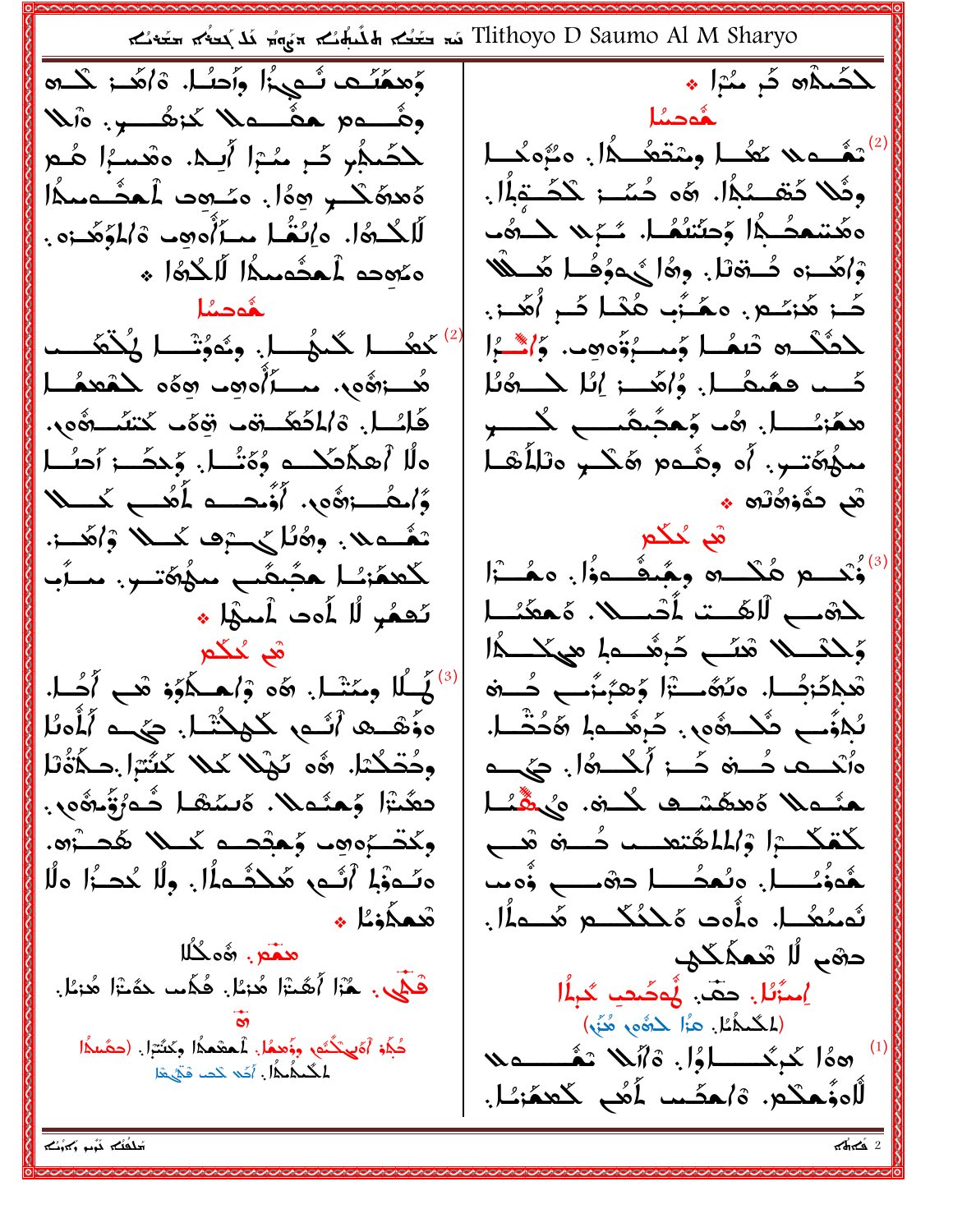Tlithoyo D Saumo Al M Sharyo تَمَّة بِمَ تَعْتُكُمْ الْمُسْلِمُ بِمَ تَعْتُمْ مَتَحَمَّة تَسْتَمَّة تَسَمَّة بِمَ

لَّمَـٰٓئُ مِنْ الْمُنْسَلِّ وَتَمَـٰلُوْلَ . كَـَــرٍ كُفْـَـلِّ وَّخْــــوهُلُـج. وِهَٰا لِمَحْكُمْتــــح هَلْهُنْــــل تقنُّب في أمكن أحفُ ومُنْتَفِي ومُنْتَفِي ابِدُور. ولَا إِنَّمِ أَهِدَهِكُمْ وَحَكَمَ: وُأَهَٰدٍ وَدَّمِهِ كَلْسُوهِ وَهَٰاهَـَـا كُلْسَةٍ. ولًا 60 جَحِصَرًا هُزَمِعْتُمِلٍ. وَحَقَّمِصِد لكسه وعُنْبٍ تمسَّفُلا. أَهلَمْعَشَلا كَحْكَسِيزْ تَرْكَوْمٍ . كَأْهُكْسِيزْ 30ْمِيلا ݣْلْسِيرْهِ ەھَلْھْلْ كُب، ەَمُّىْلْ هُنَّى ۋَاهَٰ: كُبُّو كَعِمَنِــا. هُـــؤم مِعْـــولا كَزِهُــــوِ هَلا للصَّلَمِ مَّ سُرَا أَبِلا \* لَّدُهِ الْمَسْرِينَ الْمَسْرَةُ الْمِسْرَةُ الْمُسْحَدِّ لَلْأَسَّلَ هُرُهُــا. وِهُـــرُو كُحـــرْه مُحُحْــا. وِنَاهَـــا دَّاتِـــا وِنَقْمُـــي. هَــــوِّب كَاسْتَـــــْمِ كَاݣْتَـــِبْ هِدًا. مَمْـــــتّْبَلُّا وَهِمَمَّتُمْلِ حَيْجَمُعُلِ وَكَبِ حَقَدَ أَمَّهِ . ەَ كَمُعنَا فَــكَ بِ ذُوصْـو. كَــُّهُ;ـُـا وَحِكْمٍ مْشَـرْهِ مُدْحَكْسُـلْ سُـرْقُ حَـرْهِ أُمُرا ٱلْمُمْلَاهِ مِمُرِ ۞وُوُهُدَهِ \* هُنَّى ٱبِلزَّمْعَعَدَكُمْ . حَزَّا وَٱهُبَ كَعَعَدَعْمَمُا . أَهُا دَٰاَحَٰتٖ حُسْسُرٍ. هُـدْوَت ـهُتَمِسُن حَهُندُهِ أَر هَبُسَكَمْ أَحْدُهُا. أُشُور وحُمعَنُا. وقو هَبُسَكَمْ أَحْدُهُا. ة/حُم، وحُمعَنْا. ممَّرْطُ... موم هُوْدًا هَكْتَكُمْ رَجُّدَاْ! وِؤْمِنْهُا وِقْتَمَدًامِمِهِ مِيزًى رِجْحِياً! وِهُمِلُوْ! وَيَمْرِ حَمَّجًا (قَلِلًا!.) سِلَبٍ أَحْشَمَاْ وَدُوْتَا وَهَمْعَعْمُنَا (قَالِمًا). هدًىٰزُىٰل وِهْلِيْل سأب رِبُّداًا وَعزْم هِنَّنْزُلَا حقّ. أَكْتَزَت وْالْهَا كُلّ لْكُمْ مُقْتَدَا هُ/مُفْ لَكُمْ. كُـٰ لَهُكُـا حْلُفُلُهِ مَهْدِ وَكُوْلُهُ

أُسِرٍ وِهِنَمْسِمٍ أَحُلَّ حَلَّا حَبَّنَا فَ هَزَمْسُمٍ هُزَئَنَا ئملاً وُسْكُمِينٍ \* دَّائِعًا أَسِرِ حَجَّسَأَا عَمَّدَهِ ۚ قَ 1َأَسِرِ خُوفَنَا وسُملًا هُنَّ غُدًا ﴾ حُودِينًا َّفِ مُكَمَّ مَمَ *مُلَّذِ الْحُكُم مُحَمَّدٍ أَهْدٍ.*<br>الْحُلَيْةُ الْحَلَّةُ الْحَلَّيْ وَجُلَّةُ أَمَّاهَكِيْ وُهڪُملُا ومَنْنَـا شَـٰبِٱل سُـهِڡ فُزُهِكَـ كَعِدَةَتِعِنْــا. وقب مَحْــواْ! حَمَّتْــا ىمْلُم، حتىم فَيْ آلا ەُوقْدە وَتْقْحَدە. لْمِصْلِ لِكَبِّنْتِ ۚ وَإِجِكْتُمِ مِن وَوَّةَ مِنْتَ هنئتم لمؤهده ھڳوش ھُلگوھ ھُونالگىھُو. هُلُّا، وكَتَّتَ!. وهَحكُه حَكَبُهُر (الحُبْدُءُلِ. بِجَّتِلِ هَرَّتِهَا) هُكْتُا هِنُسْهُدًا. حَقَّـهْـْمَتَّ وُنَّـب مْبِ كْهَجّْتْل وهُبعًى هُوبُلُبِهِ كَتُنْتِرَا هُي ىّ مَحَــْرَا. ەھُھمَّى هُەجسُــا. كُــو ملَّسْمِ هُتِّيْهِ ا فُودِيُنَا هُوصِيُسا لِمَسْتَوْهِ وَسُلَّا. وْأَهَسَعْ هُسْيًى كَعْجَلْلُهِ. وِثُلا وُ/ثِلا فَي زم. هِمْدًا وْهِــد مَنْـال لَٰه أَوْقْمِــدْهِد كَـعْنُـدْلا . وثَعِهْكُمُ ۞ أَبْلَؤُحِلْكُ هَ لَحِمْكُمْ هَٰحَالًا. وَرَّةُه ئشا حنُكُم \* حَذَّبِهُمْ الْمَسْرِرِ. وَعَنْهُمْ الْمُعَامَلُهُ الْمَعَامَلُهُ الْمَعَامَلُهُ الْمَعَامَلُهُ الْ هُوَمُا وُسْعَدِكُمْ مَكَرُفَى ِ. هُنَّهِ ٱبِلزَّمْسُعِدِكُمْ . دَٰرَا وَّاهُمْ كَعْقَقْسَنَا أَهُا دَٰاكَتِ حَسْسُ، هَدْوَت حُقْصَبُ حَهَيْجُواْر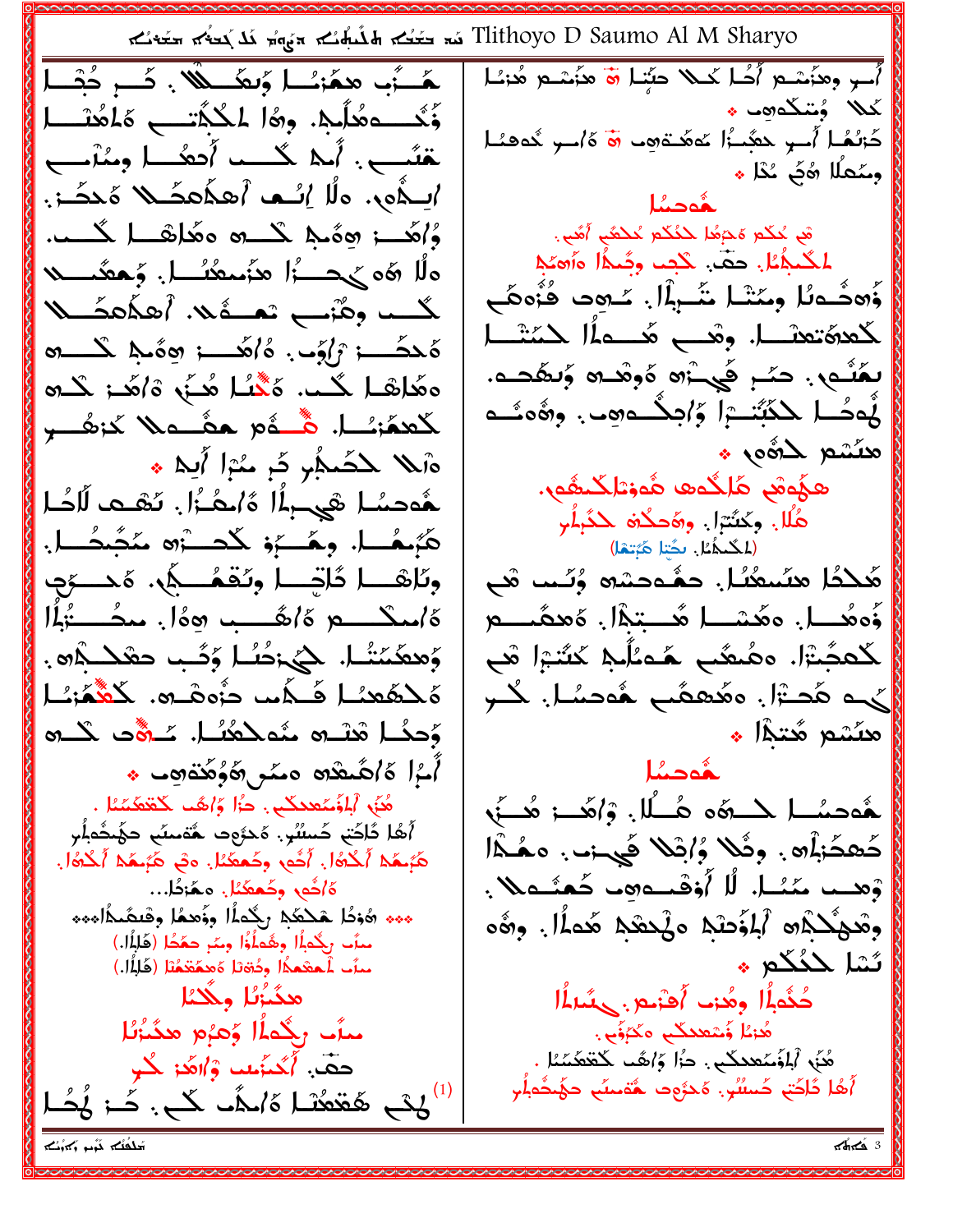| Tlithoyo D Saumo Al M Sharyo تَمَّة بِمَ A مُعَلِّكُمْ بِمَعْهُمْ مُعَلِّكُمْ مَعَنَّكُمْ مَتَّفَتُكُمْ            |                                                                                                                                                                                                                                  |
|--------------------------------------------------------------------------------------------------------------------|----------------------------------------------------------------------------------------------------------------------------------------------------------------------------------------------------------------------------------|
| لْكَــــبِ. لَٰلَكُــــةُ اهُ اهْجُمــــــه إِنَّا                                                                 | ھُے آہے اُُشْـــدومہِ. ۂاُھُـب ۂاُمگـــع                                                                                                                                                                                         |
| كْتُرُهِ . وِئْتُلِذَا لَائْكُنْتُ وَهُوَ هُدْرًا                                                                  | ئَــدَةِهُنَّــى . حَثَــداَةُ! كَتَّفَـُـا وِلَمَــثَــداً@                                                                                                                                                                     |
| ھگېو گب                                                                                                            |                                                                                                                                                                                                                                  |
| هُدِوْهُا. هُنُه مُزْمُا                                                                                           | ْهِمُرْسًا وُوْتَعَـا هِءُا حَذَّهُـا. لَمْكُلُب                                                                                                                                                                                 |
| (الْكَيْمُةِ) مَّتَرٌ وَوَ عَبْلًا)<br>كُنَّةٌ . كُلِّ الْحَشُّومِيكُمْ! صَعِّيمُا وْإِيْاً! وَأَوْضُلَّا كَلَاضَة | كَاهُنْــا هَنْــا. حكَـــد 160 لْمُكَــا                                                                                                                                                                                        |
| عَــــر عَــــر كَاكُـــا. هُـــا وِنُسْـــهِ هِهُا                                                                | وكُدوقُ ًے وقت حكَّرْهُ لِمَ وَهُكْتُ لِمَ                                                                                                                                                                                       |
|                                                                                                                    | ာ အမျိုး အမျိုး အမျိုး အမျိုး အမျိုး အမျိုး အမျိုး အမျိုး အမျိုး အမျိုး အမျိုး အမျိုး အမျိုး အမျိုး အမျိုး အမျ<br>အမျိုး အမျိုး အမျိုး အမျိုး အမျိုး အမျိုး အမျိုး အမျိုး အမျိုး အမျိုး အမျိုး အမျိုး အမျိုး အမျိုး အမျိုး အမျို |
| وَهنُّو هِهُا. هَبِ كُوَّةِهْما هُ/هُنَّةِ.                                                                        | لْمُكَسِدِ ثَتْغُــا لَٰلَكُــوَٰا. وَهُكُعَــدِ                                                                                                                                                                                 |
| دَي ه هُنگُه مُنا. هُنا وُلِمَد هَٰتِنا                                                                            | لِتَمُّـهِ لَا مُتَّوَهَّـبٍ. وَاسُـٰلَ هُوَ لِكُهُـٰلَ                                                                                                                                                                          |
| مَكَّارُهَا وَيُّ أَنْ مُسْتَقِيَّةً مِنْ الْمُسْتَقِيَّةِ مِنْ الْمُسْتَقِيَّةِ مِنْ الْمُسْتَقِيَّة              | أسلامكسسين فسن وأمست وأست                                                                                                                                                                                                        |
|                                                                                                                    | مُكْمِنْد <i>ە</i><br>مُعْصِيْل                                                                                                                                                                                                  |
| هُبِكُومُــا. وِتُلِكْــف عُطْعُــا وِرُوَوْــو                                                                    | مَمْهُـــــا هُـعثَــــــــه مَـــــــقصَّة بِهِ مِنْ                                                                                                                                                                            |
| أَهنُــا. أَفَّ خُرُّوهــا وُتَعَفَّمَنْــا. كَـــلا                                                               |                                                                                                                                                                                                                                  |
| هُ۔ ٱبْلَا. وِنَاهَــا ٱنَــمِ وَدَّـْهُـــ وِهَه                                                                  | هُ هَعْدُهُ تَـــوهُ مِ دَهُومَ ﴾ أنَّـــمٍ . كَــمِـهَـــز                                                                                                                                                                      |
|                                                                                                                    |                                                                                                                                                                                                                                  |
| ( <sup>3)</sup> مسألكعمّنكل ونُسمِينًا وَمُسل<br>هُبِمُــــووبِ دُلْتُــــا. وَمــــْزَبِ رَاوُووبِ                | مَنْنَا حَعَّلاَثُماُر *<br>عَمَعُا عَ <sub>َلِ</sub> عُنا وِيَّننا. وِعْن <sub>َا</sub> ٱلْحُمَّا                                                                                                                               |
| أهنُـــا مُحُـــا. هغَــــفَلا كَعْــــم                                                                           | احقَّةِ. أُجُلَّ عَجَّفَ وَوَهُ إِلَى مِنَا وَلِيْنَ                                                                                                                                                                             |
| كَتّْمَتْكُــاْما. ەَھــەە وَحْتْقــع. دَاتــە                                                                     | حَمّ. وَحَكْوَه حَكَيْلُو (الحَّمُنَا. بِثَنَا هَبَّمَا)<br>كمسلا شُسم لَمَا حيُّمسلا لَمُســـوٍ.                                                                                                                                |
| گُهُم م <i>َ</i> گُب مَبْلَاهِ *                                                                                   | أَهْيِحِيًٰٓا كَحِلا مُتَّمِحِطْتُي. أَهَد: هِهَا                                                                                                                                                                                |
| أَهَد: هُــَنِ. أَهْ كُــِرِي حِــَٰ; هَجَّمَتَــِ                                                                 | كت هُنَّى كَعِمَّتْهِ. وهُ مُنْهَ إِنَّا                                                                                                                                                                                         |
| سْهُ\$سَــِر. هُـــەم ھھُـــەلما كَمْرَهُـــــو                                                                    | كُــدٍ. ونُــمِيدُ! أَمــمْ كُــدٍ حــوهُ ۖ دَّاحُــاً.                                                                                                                                                                          |
| ة ملا لِمُسْسِمٍ لِمُكْسِسِمِهِ وَالْمَاءُدِ                                                                       | وَهِمْنَشَابِ مَكْتُمْ كُلِّ كُوُوطًا ﴾                                                                                                                                                                                          |
| أَسهَٰــا أُــــو وَحصَّرِهُـــا. ولَا تــــــــه                                                                  | ح المستقال السياسية السياسية السياسية السياسية السياسية السياسية السياسية السياسية السياسية السياسية                                                                                                                             |
| كُـــــو. جُـــــما مْـــــ ، هُجَــــع حنْكَــــمْ                                                                | كُــــمْ حْجِئُـــا فُجُـــا. ودَّنْــْــولَمَا هَنَــب                                                                                                                                                                          |
| مْنْكُوكُمْبْ *                                                                                                    | همَّنْــا. كُـــر مْكَكَّـــْ مِّمْتَــُمْــُـــُلَّا                                                                                                                                                                            |
|                                                                                                                    | كَـــلا دُاتْـــره. وكُـــمط إنْــمـ وهُلْاتْـــل                                                                                                                                                                                |
| $\frac{1}{\sqrt{4\pi}}$                                                                                            |                                                                                                                                                                                                                                  |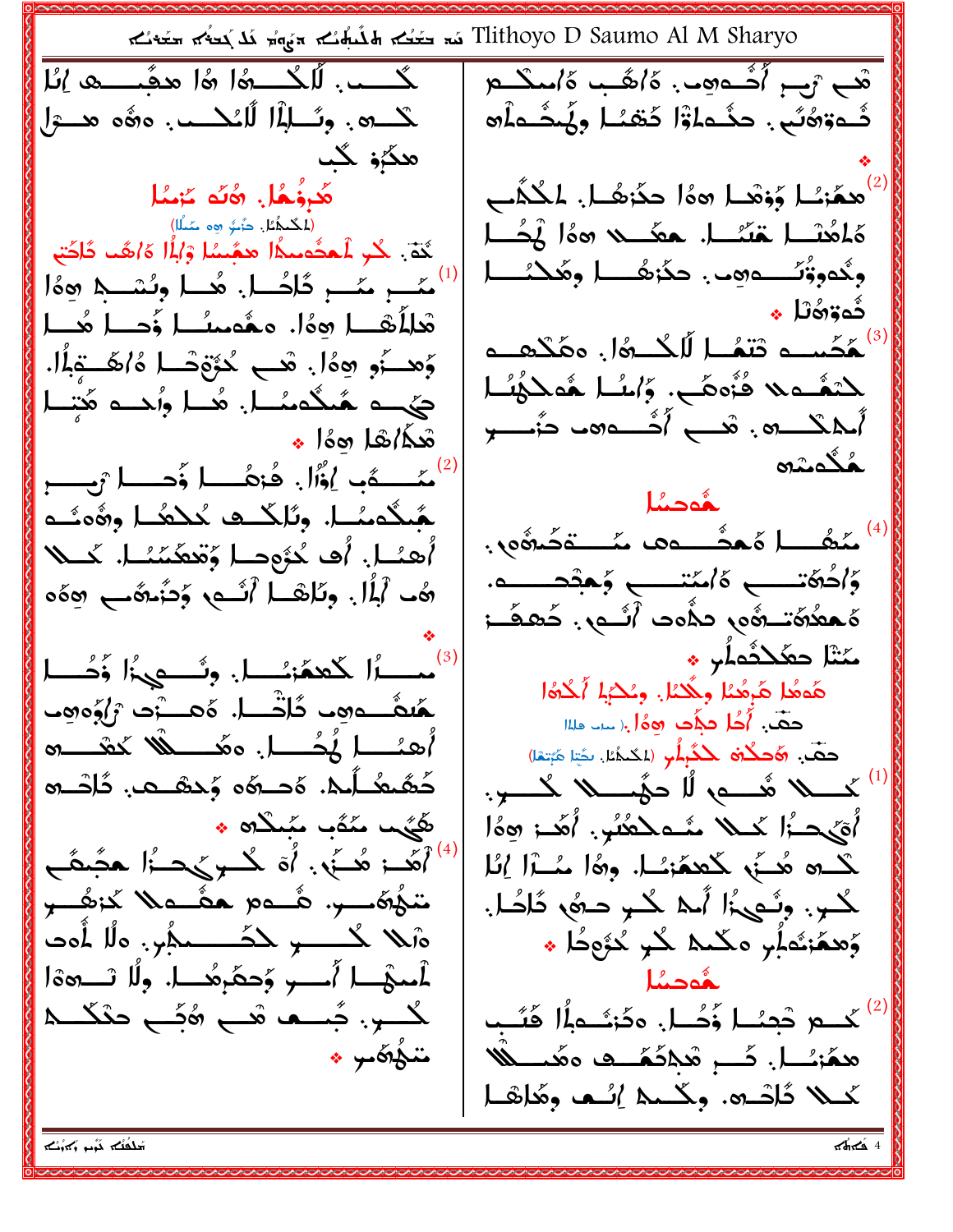Tlithoyo D Saumo Al M Sharyo تَمَّدُكُمْ الْمُسْلِمُ مَعْ مَنْ Tlithoyo D Saumo Al M Sharyo ىشەفْە دُاخْتو دُو ھُنَّى اُل \* إسرَّبُلْ. حقَّ. عَمِيْدٍ لِكُنِّ وُهْلَ ههُمسُرٌ وهِ أُحُساً وَجَهْنِ وهِ مُسْمَحْوِهِ أَبْلَكَتُم وَتَنْقُسًا حَكَمَاؤًا وَّدُمَا. حَسَنُهُ ەڭجەش ھَيۇ. ئاھىل كېڭگىل أهجسة وأفلا والله المتحدد والمستحدين ەَحْسَّــاۋْەلُە لَا حُـــوْل ھِەْل لَەوَّ ەُحعْرِبُجِي سُـتەمَد سُرِيُحارُا ھَو. آلِمُا لأوسُا وهُمْكُد لحُلْكُما حدهُ Lo asma da cultion : وَهمَــزَٰٮ. وۡ﴾ وُجۡــا ٱیـــه شَهُكُـــٰهُۥ حكَـــمأا وَحَتَّمــــهَا أَمك هوَا هِمَّرْسُــا. وَحْسَّـا لمَكْلُب هَاهُنْـا وْهْـا. هَـنـُـا آباسه واسطعكوبه هِجَسْا وْإِذَا هَ/هُب هَ/سكم كَعْهَسْنَا . فُنُوهَــ دَّــر أُهَــز كَـــره . ورُجْــا أُبِـــد أَهُا دَٰاكَتٖ هَدْءٍوت هُوسَنِّي وَزُسْعِدِكُنِ ﴾ هُمُا وَأَ90\$ سَكْيْتُهَا \* كَعِرْ هَٰلَاتْلَا وِكَعِعَدُلْ. مِمَّرْدُلْ... هَدَهُا وَلَمْهِم وِيَكْتُلْ. وِهَبْتِهْل (سِرَّت مَلِلًا) مِجْدَةًا هَيْتْمِ السَّرْعَةُ اشْرِب. حقّب لًا ڪيئا ولَّا ڪَڪڪُا ھئىئىب كىس مىھۇتىس ئىسمە (هُكْم. حَعَّنِهِ عُكْبًا لَحْدُهُ) ٱلْمَصَّـٰٓوَٰ؞ ۚ هَمسـرَّب لَّا ۖ أَمميْكِ أَهْ ۖ أَهڢ لَمُفَحَلا بِولًا لَكَلِّهُ هَٰذَا كَاحًا إِسْزَٰنَا ﴾ كَعِمَّتْـا. كَــرِ مْعَكَّسُـْتَ ذَاهِـكَــرُبُا. 'مَمْ16تَــَــَــَـَ هَجَّـمَّـَــَــَ كُـــَـــَرٍ. 6َدَ ةَاهَٰـۃ كَـــــه حَجَّــصَّـب مَــتَوَحَّــبِ هُــومِ هقُــها\ كَنْرْهُـــــــــبٍ. 10% للكَــــــمابِر ]ئا كُــــو. هُمــــرَب كَــــــه تزُـــــــهُ١ ەلىملاسىسىز ھُلا <u>ا</u>ئىسى**مە ق**ا ەللاھُــــــز وَحْكَمِهِ رَوْمِ وَمُحَكَّبَةٍ وَوَا كُلُّهِ. هُ الله عليه ىُمْلَا مُەكْتُنَا \* لمُوصِيُا حُذْهِلُمْ وهُن، مُدهَّدت كَوُتْا كَرِ شَعَكَانَى مِدُوَّمَٰ لَكَمُا. يُحوُفُا  $^{(2)}$ (المُحْمَٰيُّا. أَاحْبِ وُوَّا هُ/أَبِي وُوَّا) ھُڪَب وَؒاٰٮكُوھِڡ. هَٰڬُـه وَهــوَل كُــة هُزئا وُسْعِدِكُم مَكَرُوُم . لكَنْݣُولُ وتْعَشّْدَهَا شَيْخَاهَا. أَلَلْا أَبَّ مَيْسِ هجَّىسًا وْ)باًا 56\$س كَاوْكا مْ ْعَادَّلْلَمْ . أَهُـد حَبَّـــرَه الْمَتَدَىٰ حَمَّــرَا مَا مَيْتَ مَتَـــدًا \* أَكْثَرُ اللَّهُ مَنْ وَسَعْنَ الْمَلَا هُروُهُل حَقٌّ. هُوم قَوَيْدُوهِ. بَسَّبِكُمْ. تُعْطَا ضُلَّ مَّ تَحْسُلُ (المَكْتُمُمُّا. أَحْقُصَا هُذِهَا وْالصَّرْ) لَخَةَ. هُوصُل كُلِّ أُهنُا هِكْتُا. وقَع وُوقُا لمَنْوَمِعُهُ أَحَذَّوَٰوَٰ ﴾ كُمْ يُدْهُدا أَبِّ هُ وَزْجَمِيهِ وَأَهْمَا . بِهِ مَسْبِهِ شَيْءٍ وَمِعُدًا وَجِعِظَتَمِينَ . مىكىغىكىل. ئىمكىسىپ أېسىك شەە كَعُسْأَا وَرِجْمًا ةَالْمُحَسِّرِ. 26كَسِرِ 10\$ كنفتك تبرم وكمونك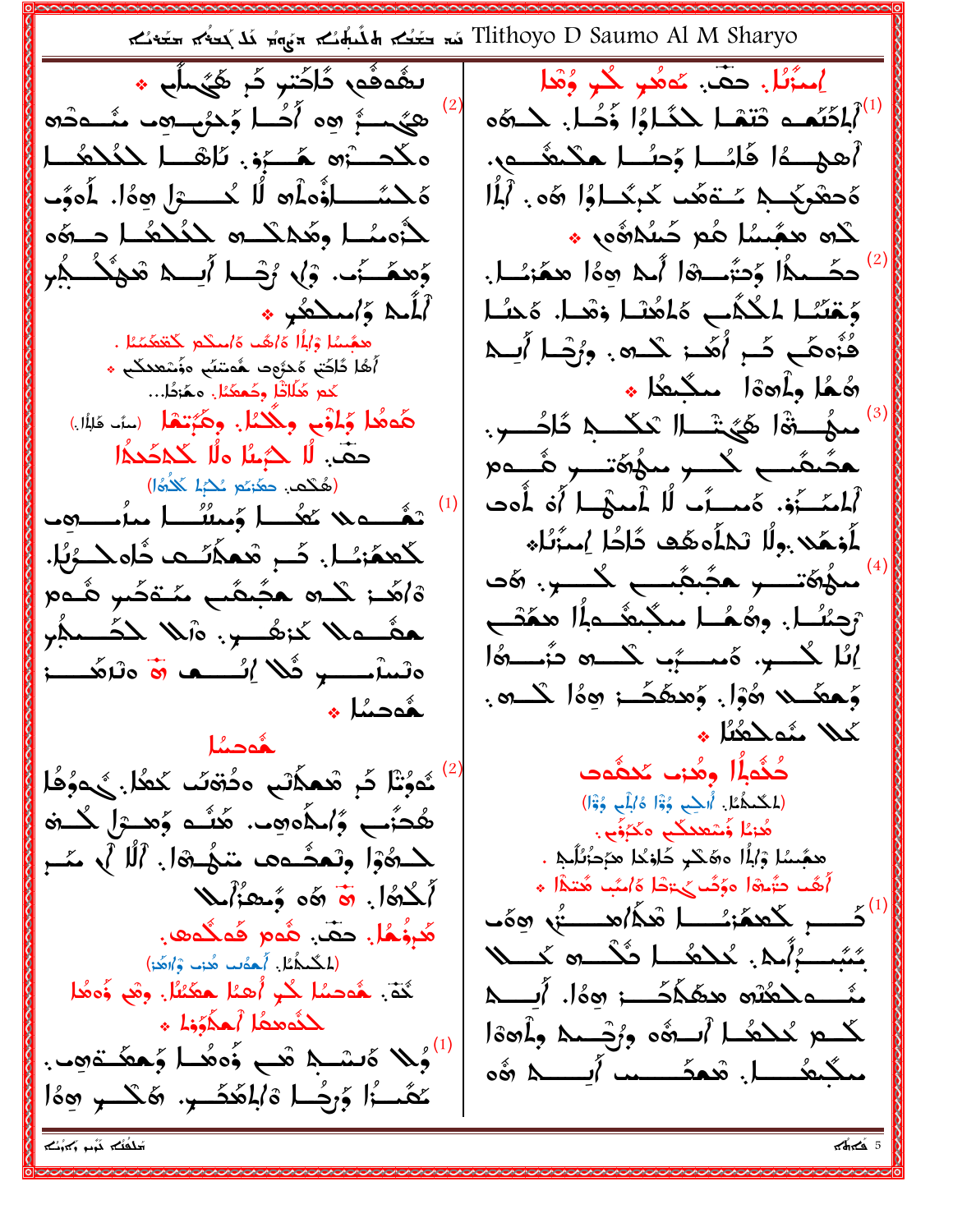Tlithoyo D Saumo Al M Sharyo تَمَّدُمُ مَتَّامُ مَنْ Tlithoyo D Saumo Al M Sharyo حَمِنُـــــــــمُ حَتَّنَعُــــــــلِ حَــرَهُـــــــــــوَ مِنْ الْمَرْضَىـــوَ مِنْ الْمَرْضَانِ ەقىب ھُوَ ھەممەن، قىھكەنگىس ەئېگىسى. ولُقِلُمەسى گىسە ئۇە لْلْعِجِسِمَا وَحِكْمُسُمِي. أَحْسَا وَوَمْسَا ھكَتَــــ إِيَّا. مُدَكَّطُسُــا مَكَـــدَدَكُم رَوهُا. ثَعفُـا وُتُمْـــرْها. حَنْــــو مُـــودُر مئةحُدَّاهِ حقّ لمُهضَما أُقَلْ وْإِذَا حَهُجُداْ». ونَاهْـا كُــ دَّاحَت كُمّ: كُلّْ أَهشُوسِهُا أَهْدُ لَهُكُلّْ وَٱهْتِمْ قَاتِيا  $\bullet$  فَدَوْهُكَ  $\bullet$ مأسوماً هُصُل أُوهُنُا هِهُبُزَا. كَلَّهُو ومحكميا .  $\hat{\mathcal{A}}^{(1)}$  مُصْحَب كَـــداً وَّامِدْ خُلُوفُهكَـــم هُــالُا حَجَّـــُ | وَهِــُبِــــلا 160. حِكْـــه وُاهسًا ودًاتْــا ىسْــــا ھَـْـــــــو حُــــو. وَمُعِكَمَدِهِ وَمِنْ أَوْ وَهِمْ أَوْ وَ وَمِنْ وَمِنْ وَمِنَّ وَمِنَّ وَمَنَّ وَمَنَّ وَمَنَّ وَمَ تَدَكُّط بِكَنْسا وُحِقَزْاً مِنْ أَهْبَ وَهُ أَ مُرْهُوحُـــا وِثُلا نُمْــووُتُب، أَوْ هِعَنُــا هُتْنِبٍ . هِمُنْكُمْ رُضَلَ أَيِنِيهُ . وَسَكِّيعُكُمْ وَلَيْ تَوْلَ وَهِعَنُـــــل: أَلْمَصَّـــم هَمـــــأه ـأهةا. مْتْـــد وخُـــووْهُبُ. حَيْـــد ئُـــدەدُّا. لَّا ھەْيا ھۇل. قْبَـــحْزَبُـمُــــل. وُهسُا هِمَّسُلًا كَهضَّزْأَا. وِمُعَكِفُلًا أَلَٰا حَاحُدُهُ! \* لَاه وَهُ مَحْمَدُ وَهُ ﴾ ودَوْكُ حَسُلٍ حَمَدُهِ أُهشُمْلًا. لَا ەژەممىگە گېمى دەھ ۋاھتىدە. تَحِمُّـــتْزَا ولَّا هَقَعَعُنْــــــا. أُهـــــلَّا نُــــوذًا مُمَّنَّبٍ حَـــده قَنْفَـــا هِ مَعْدَوُهنَّنـــبِ. دَهَـــ;الُّا مِنْــــــرَٰوْ. بُــــدَكْــرِ وَحِمْدَـــــدِّالِ ەلْھشەمىدا ، مەشى لَاڭلىدا. مىلَە لْمُسْــدو وهْــــى لْمُشْدَوُسُـــا. مَنْـــــمدُّف هُهُــا حَدُــةِتَا. وَحِعُــا هُـُـُــوَمَّتِي. لُاهنُـــه}ا ونُـعمُـــا هُوفَيـــزًا. هَـــوْلا هَ كَتَعُـا هِمُنهُـا. وُحِعُـا هَثَـهِ كُمْ. أُهنَّـــولُمٍ. قَلا هُــــــــــا وَٰنَا مِهَما. ەْب خُــةقا ھُئــا فُـزْكَـــىدُّەر. خُتْصُــدًا كَنِيكَلا أَحْكَسكُمْ \* حْدُمْ هُٰثُمُّا \* هَّبٌ كُنُّهَ مُنَّهَ حَجُّدُهُمَا. وَٱسْرَا كُـــومَكَلا دُـــةِ تَا حـــوَّــرَّا هَدَـــلًا. كَـــد هَمُـمُـــا وْاْمُـــــةا. وُهجُـمُـب ةَحقَــوَـمَدًا وُلَــو هَزَّــتُذَلِّمُ حَــرٍ مَنْآتِ مىئۇھ تىسىر اُق ھڭزئىسىل. اُف وَلِكَسى هِهَهِ حَزْرٌا كَكْسًا. أَهْ كَكَعُـا هِمَّكُـا كَمْرَهُــــــو هَلْمَا كَلْكَـــمكْبِ. كَكْسَب وْس وهَٰىغۡب هِهَٰٳ. أَهۡ ۞هُنۡصَد ٱاهٗـا حمُّـا أَوْلَمُوْمِبٍ . هُنُ مِ هُنْهُبٍ لَكَسْبٍ . أُوْهَٰكِ مَا أُوْلَمْ مِنْ الْمَحْشَاءِ وَاللَّهُ مِنْ أُوسِيو بمشاهَدُ اللّهِ اللّهُ اللّهُ اللّهُ اللّهُ اللّهُ اللّهُ اللّهُ اللّهُ اللّهُ اللّهُ اللّهُ اللّهُ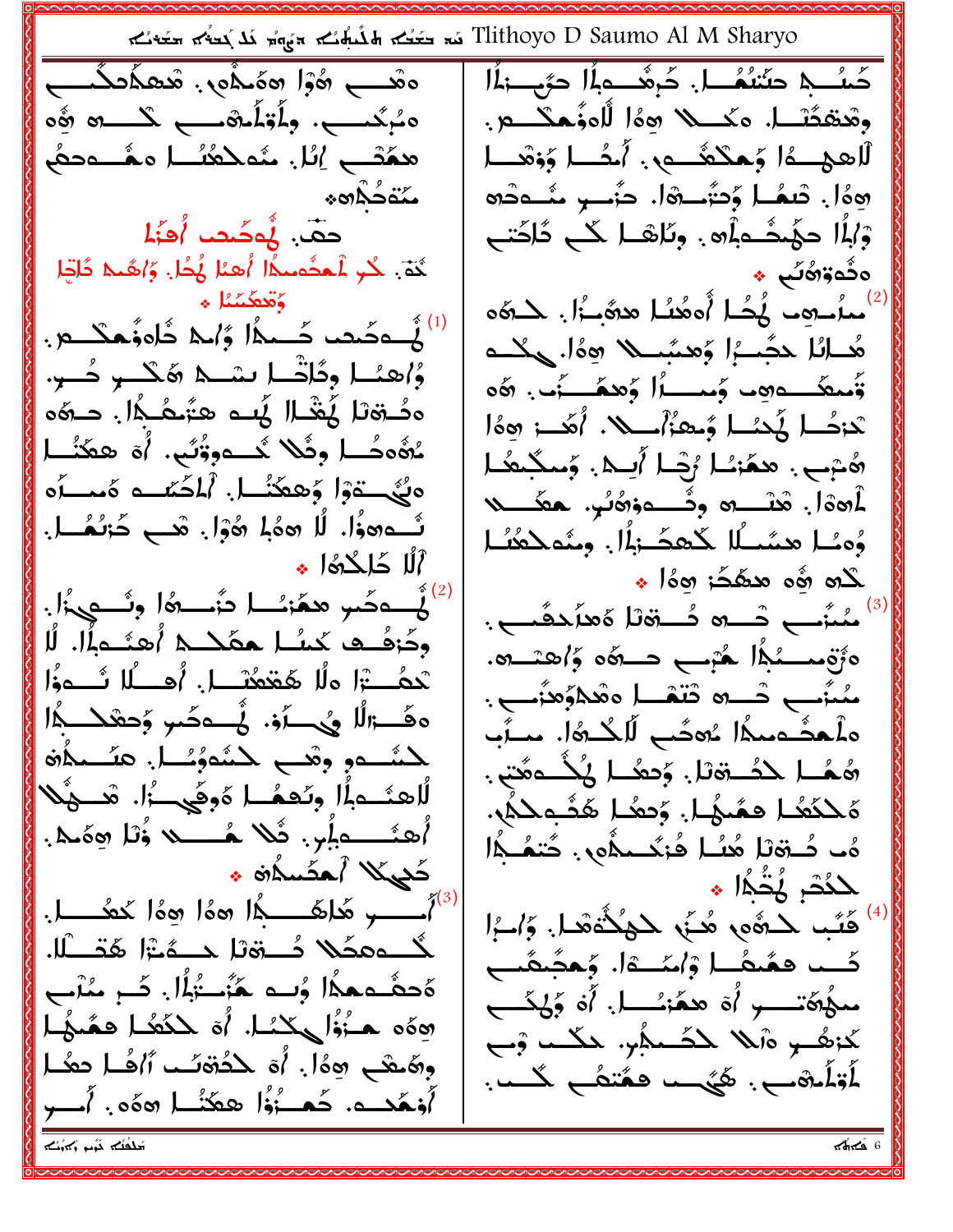| Tlithoyo D Saumo Al M Sharyo تَمَّة تَسْلُمُ مَا مُتَّابِقُ مَّةً مَنْ تَمَّةً مَنْ تَمَّةً مَنْ تَمَ              |                                                                                                                          |
|--------------------------------------------------------------------------------------------------------------------|--------------------------------------------------------------------------------------------------------------------------|
| حقّ كعب وصَّلًّا وأهكلا                                                                                            | وَهَٰۥًا أَبِي. سُرِيدٍ خَصْبُهِ! *                                                                                      |
| فَلَّب همَّنْـٰا تَـٰ ٖ أَهَـٰ: . وكَـٰمه كَـٰب                                                                    | أَيْــْمَصْرِ كَعُمَــا وِهَـْمْسَــدْ هَ/هَــزا. وضَـز                                                                  |
| يْ بِعَمَا وَلَا يُوْمِعَ مِنْ الْعَامِينَ مِنْ الْمَسْتَمَرَ                                                      | أَحْدَهُ! وه وَ}هُب محمَّنْـا. وهُوٓا وَجُبِعُـا                                                                         |
| هَٰتِــــــــــا تَرْهَىبـــــــــــــــــــــــــــــــــومَّــماًا                                               | لِمَأْوُحِشُماً أَ. وهُمْشُما كَلْحُما لِحْقُفِ وْأَ                                                                     |
| ة/1/شَــا. وصُــةڤ1 حُاقِــا هُا نُـهجَّـــى.                                                                      | كَتْتَهَا. هَنُؤُا يَهْدَ كَكَنْ مَنْ أَفْقَدْ هُنَّى .                                                                  |
| معُمسُرًا هُم إِنْقُا مِمَحكُم *                                                                                   | وَٰابِلَهِ ۖ لَا حُلِكَبِلَهُ مِكْبِحُلِكَبِ صُكَبٍ.                                                                     |
| حَدَّد الله عنه الله عنه الله عنه الله عنه الله عنه الله عنه الله عنه الله عنه الله عنه الله عنه ال                | ەُكْتِمْ وەشْمْ. لَا خْلَكْب ٱلَّا حْضَـٰ;                                                                               |
| رُجْـــا أُبِــــد وأَهةا مكْبِعُـــا. هُا                                                                         |                                                                                                                          |
| مىڭخىسىغ /يېسىك ەللى كەن ئامىتۇسىيا.                                                                               | حُثْمِلًا وهُنِب أَعْنُبِهِ                                                                                              |
| وكتىئ ۋا ھُنَــا ھُزئــا. ەَحجَّتمُــدًا                                                                           | (المُحْمَٰلُ هِجَْسُا وَاعِدُوهِ كَلا)                                                                                   |
| لَّا رُجْماً. هُـومِ كُــوِيَ حَــزًا هِهْــو                                                                      | هُزئا وُسْعِدِكُبِ مَكْرُوبٍ.<br>هُنَّى ٱلمُنصِّدحَةِ . دُرًّا وَٱهُب خَمْعَمَّتُنَا .                                   |
| كَنْهُرٍ. وْاللَّهُ لَكُمْلُو مُّ مُبْرَأَ أَيْمَ                                                                  | أَهُا دَّاحَّةٍ حُسْسٌرٍ. هُـدْوَد حُّقْسَفُ حَهُنْدُابِر                                                                |
|                                                                                                                    | <sup>(ا</sup> َ كَتَمَّـانُا «ەُا وَهــْلَا نَمنُــا. ەُ/ھنُــا                                                          |
| هُ <b>دا کُت دهُدا حَکَمَ:</b><br>رسْبَ حَمْدُا وهَرْهُدَا                                                         | وَإِنَّ أَلَّا تُحْسِبُ حَسَيْهِ مِمَّا وَإِسْرَاءَ                                                                      |
| لْمَحْمَا لِمَكْبِكَا وِلْمَعْمَدًا. وَحُكِياً أَكْثَا                                                             | وْتَعْكَسْةِ ۚ. لَمَكْسَسَهُ أَهْلُوا مُمْسَوْحُكُلَةِ .                                                                 |
| ەوھۇتقا ەوكئتوا                                                                                                    | ەَدەُد كُمھُــة دُھھُــ;اُل مَـُـــەد                                                                                    |
| <b>مُّوطٌكُمُو .</b> (الحُجُمُا أَصَّ حَد قَسَّيِّةِا هُيَّا)<br>صَنِهِ هَدَسُهِ حَمْدَسُهِ هُمَدِ قَ هَدَدِهِ هُو | لْحُد <i>َحُطْ حَجَّدْتُ</i> ا *                                                                                         |
| ى <i>گىدۇ پ</i>                                                                                                    | لَكْتِبِ هَقْعُقْسًا فُزُوهَـبٍ. هَاهُـبِ                                                                                |
| كَانُ مَنْ مَا مَسْلاً أَشْــٰهِ مِنْ الْمَسْنَةِ وَمَدْفَىٰ مَنْ مَنْ                                             | ەُ مىڭسىم مىھُستۇلُم. دەپ ۋوھُسىغ                                                                                        |
| هُكْدًا حَمُّەشْبْب                                                                                                | ئەدكىم ئىسىگەھە . ەڭدىشى                                                                                                 |
| حمَّدصمُا<br>َّمِ مُكَم مَجَمُّا كَنُكُم مُكْمَّعِ أُمَّعِ.                                                        | كَاهِدْسُلُغْ يْجِعْبْدْ. وْهُيْعِيْبْ وْ كَاهِجْبْ                                                                      |
| أَيْسِكُمْ وَٱلْكِلُمُصْبُ أَهْلِيهِ وَٱلْكُلُّةُ!. أَيْسَكُمْ                                                     | أُحدُّــــــــــــمِــمكُلْ. لَلْكُــــــــــــــــــ دُلِّـــــــــــدُلِّــــــــــدُلِّـــــــــد                     |
| وُوسُــىد ھَـــى گَـــەتْجِما وُحِــُــل ، ھَە ـقصفُــل                                                            | ەۋەممگە <b>وھُ</b> لە                                                                                                    |
| وَآَوُمِثْنَـٰہِۢۢٳٗا نِ مَجَّمِمُـٰٓا ۖ ٱلۡـُـٰدُّہٗا وَوِتَـٰمِن مَٓتَـٰدَٰی                                     | هُنَّهِ ٱلمُؤَسِّعِدِكُم . دُرًّا وَٱهُب كَعِعْكَتْنًا .<br>أَهُا دَٰاَكَتٖ حَٰىسُٰرٍ. هَٰدوُهِ هُقَىسَٰبٍ حَهُنصَٰدِ إِ |
| ۇشقىنىڭىغ ھ                                                                                                        | كَمْ هَٰلَاتًا وحَمْعَنَا. مَمَّرْدًا                                                                                    |
| هجُوهُم هَٰلِكُوهِ هُوزْتَلِكُنْهُونَ.                                                                             | هَءهُا لِمَكْنَظُ وَلَكْتُلْ. وَكَتُبْرَأَ                                                                               |
| حَصٍّ. وهُل فَسَّبِعَثُم (المُحَدِّيَّا. هُا فَسَّعَيَّا                                                           | كدوحًا وللكار                                                                                                            |
|                                                                                                                    |                                                                                                                          |

بَعْلَمُكُمْ شَهْدِ وَكُوْسُكُمْ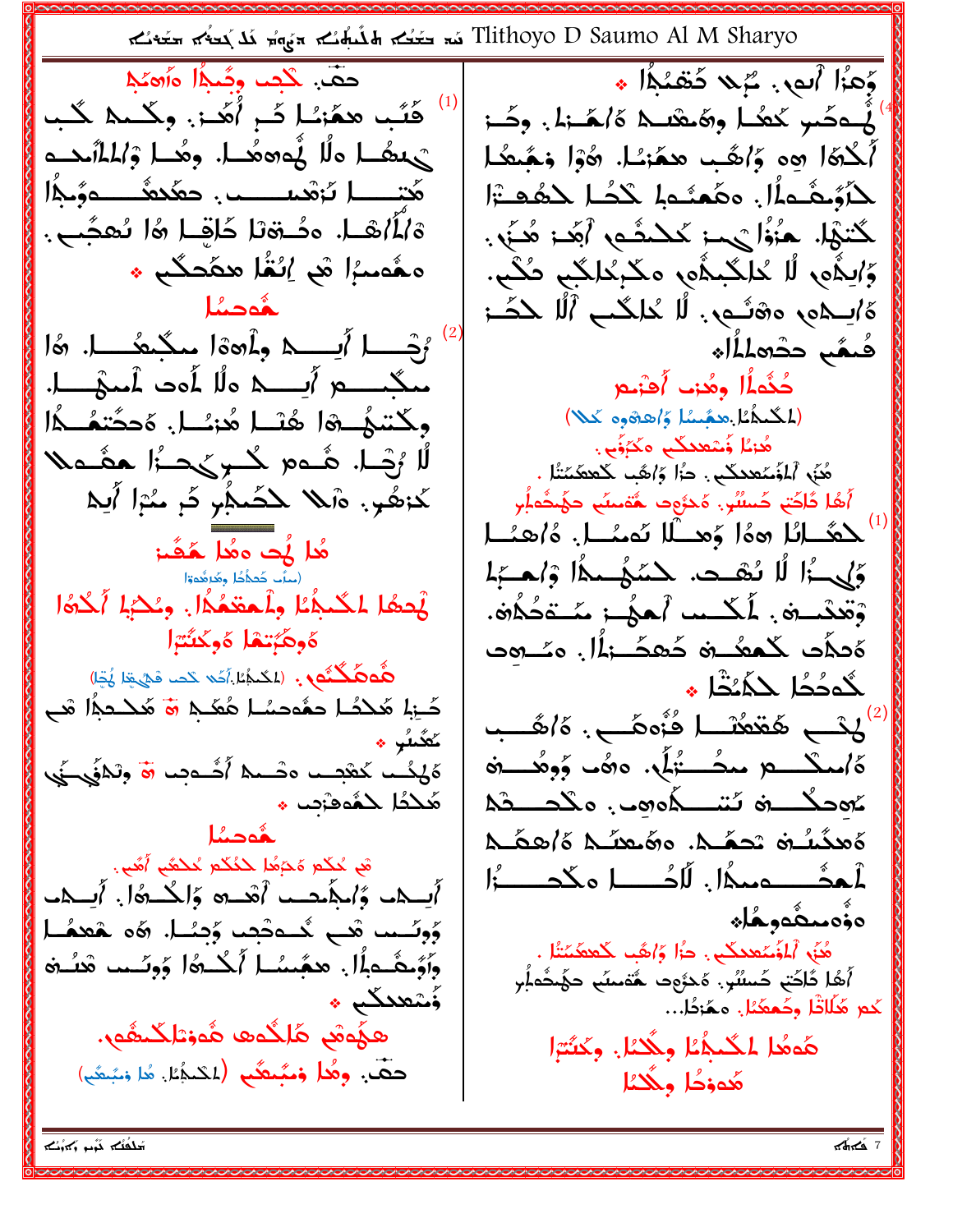Tlithoyo D Saumo Al M Sharyo تَمَّدُكُمْ مَتَّامُكُمْ يَتَوَكَّلُ مَتَّامُ مَتَحَمَّدُكُمْ مَتَحَمَّد وَهِهُمْهُمْ فَيَ أَنْ يَاءُكُمْ وَعَفَرْقُصِهِ . أُسِرِ نَحِيُّ وَجَعَعْمَا هُثَّمَا تَحصًــم كُـــرٍ ة/هـــكَاهلُّ دَوْمِثْرَنْتُـــم، 1860 (هُبِيُـــا ھُـــِــِـن، وُهجِـــــنُى مُكْــــــــزٖبُر. وَمكــــــــزٖبُر حثَىغَتثُوب. ەڭھېتُوب سُبْل مَتْلَ وَحَكُكُمْ \* كَحِبَّاه كُـــــــه الْمَنْ. حَرْجِئُـــــه الْمَاه هَجَّـــه عَلَيْهِ. ﯩষـَـــِ ﯩﻠـــة ھُـــَة وُدتـــُّەُمُا وَهُــا وُـــكــــوفُـلِي أعفعكا وكثترا حَاوْحُد قْتَبْدَأُ \* أُسِرٍ وَهٰذَسْمِ أَصَٰلَ حَمَلاً حَبِّنًا ۚ فَ هٰذَسْمِ هُذِيْنَا ىُمْلَا وُسْكُدُهَا \* كَرْتُهُــا أُســو حَعَّــأَا عَاهَــتَامِــا ﴿ وَأَسـوا خُـدَهــُـا ـهُوصُـل كَــْـرَه لَلْاصُـل فِيحُجِــب مْـح ـهُوذُـُـل. وسُعلًا هُنَّ ۚ غُدًا ﴾ حِفْهِ لِمَسْلَمَا الْمُهْتَمَاتِ مَكْحَسَةٍ مِنْ تَقْسَمِيهِ لَمَوْمَدًا. وهُبْعَــب رجُـــا هِهُ! وْلِيْهُـــمْ. قى مُكَم مَدَمُا كَنُكُم مُكْفَى أُهُى . هَكِـــزُه ما هُوهُـــا هُوكُـــاُا وكحرْبــــا فُتُوهَـــع أَــــكُومُــِمْ وْاهَـــنها. خُـھحَـــنفُـِر ئەھُل. ەَيشك ەَجْزَا خْصَر \* ھُڡ ھُسىُنَـــــمِدًا. ۖ فَلا ٱسْـــا وُاقِلا قَــــح أحفعكا وهزتما فَي -: ، ، هَــٰـٰٓآ دُهُــا ووۡهـــــ، ۞ه حُـــــ أَوُّبِّصًا أَسِرٍ وَهِـلًا نَعْـذَبِهِ ۖ هَ هَاسِرٍ أَوْأَا وِكْحَبِّ هِ هَوَا وَاللَّا دُهِ ﴾ ثمةً ما \* هِجُوهُم هَٰلِكُوهِ هُوزْتَالِكُنفُومِ. قْبِ أُوُمِ هَـــَّت هُـــولَمَا. هُعـــوهُم هَهُنْنَا هَخُهُنَهْا نُمِهُم \* ۋەق مېڭىلگىچىسىل ھۇسسا  $\mathbf{L}$ قَعِ غَكْمَ مُدَمَّدًا لِكَنَّكُمْ غُلْمُعَ أَهُمٍّ. كملك مع للمُشر ملك الله عام المستره لْمَصَّفَى هُـ ةَوْا هَبَّتَهْـا. وَحَعُرْثُــى مَنْـا لْمُسْمَعِثُوهُ وَسَهَّسِمًا. وَوَا مْحَاضَــرَّا أُوَدِّهُونَ، وَهَٰٓا نُرِيَّبُـــــــــــو وُودَّتُنَكَــْــــــونَ. حــــفُلا وُقُــــــ 2% اُجْــــــــه اُلْ. وَ2% لِمَ هُوَصًا مَكْتُكُلُّ هُعَمَّنًا. رِكْمِلِقِّمٍ هُـوَٰٓأ جُرهُنُدُا ؞  $\frac{1}{2}$  isol ـمُّەدىئا هِ هُوْمٌ هَا گُوه هُوزا كُنْهُو. هُوصسُـــا نَـصْـــعب كْــــرَّه لَّاحُــــا. وِرُهُو هُــا وَمَبْعَثَبٍ وُدَتُّسَٰفُـمٍ هُــْالْ هَوْيَــــِي. حرَّجَمْدُه مَانُــفَعْمَ مَعْـــرَه مِنْكَـــرَه مَعْمَدًا وِكَاوَتِفْسِهِ. وِكَعِكْمُدًا يُحِمِيْنَا تْعُـــه لا لِمُوۡبِذَا ۚ. وِحُاتَـــَ ۚوَوَفَ ٱبۡاهۡــِيَ ثُلًا ثَعــْبَـْم. ۖ حَـُومُـٰـا وِهُومِـٰـَا وُوحُـٰـاً متحبره للموهو أومنا وهوما ويجتبسه ھُعَّې. دڭتْللڪُ**مَ**حُم \* وڤە ھنشم كې. ئې كەۋىئىسلا م حُذُّهِ أَلْمَ مُنْ وَحَدَثَ أَهْتَمِ مَنْ وَالْمِكْمَاتِ الْمُؤْمَنِينَ مِنْ مَنْ وَالْمَدَّمَ ەڭ Lھבُەمىدًا وھَلَاتِّا. أَهَّتِهِمُّا أَمِجَّمَحْـهِ هُـقَوْا حَتَّمِثْـا. لَلَسُّا

كنفته ترد وكافته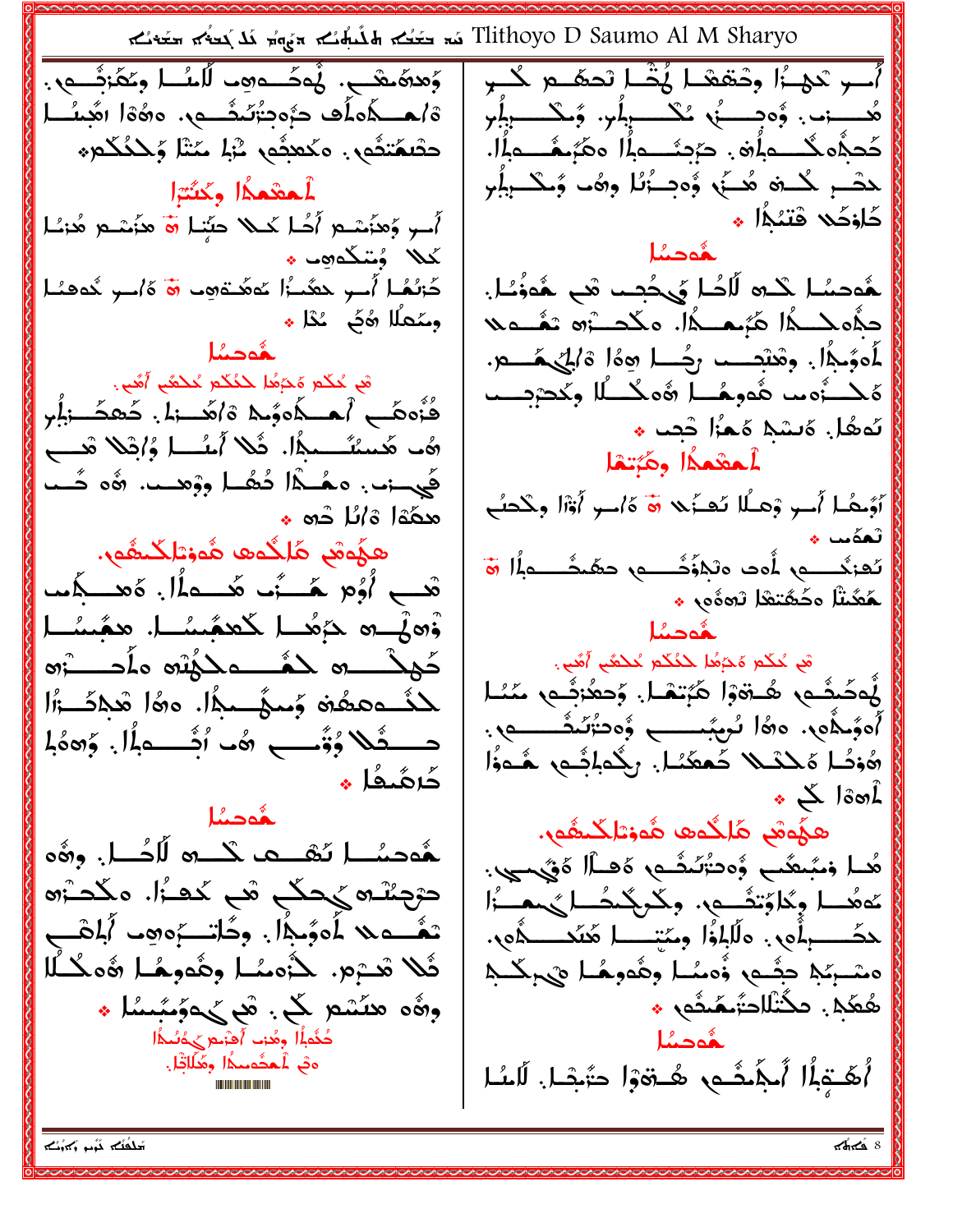Tlithoyo D Saumo Al M Sharyo تَمَّدُمُ مَتَّامُ مَنْ Tlithoyo D Saumo Al M Sharyo

ۇغكىلا قىمكىپ (أَدَهُوَا أَوْهَا وِتَعْزَا هُاهُمُو وَا هُلَا) (مَدَّبٍ خَطَفُطْ وِهَاهُدَوْاً) حقّ. منْعداً وْسَدْ حُجّْهاً لَّكُمْ هُقَعُفُدًا فُنُوهُى مِنْ هُدَى  $\delta$ اهُب ئَــتَمْلَمُكُمْ. هھُ۔ وَوِهُـــة ـُـــهِ ـَــُــدَة ئتىكەھە . ەڭجكە ەھگى*ئ*ە تج**م**َّى. ەھكىمىگە كاھكىمىلىكىلىك ئىس ەللۇھەپ كەن مىگەرىما ھ  $\sum_{i=1}^{\infty}$ تتما حَمْدُا هَكَد هِهْ. هَي مَعدُ لْكُتْبُعُ وَعَزَلَ وَهُنَّا كُسُعْزًا هُسْكُف اهِهَا. مِمْبُ لِمَمْلَا مِكْعِعْتِدًا. وهَا أَهَٰى لَا سَمَّى وَالْحَدَّةَ وَهِ وَ مَعْ لَا تَمَّزُ وْٱلْمُحَمَّرْ. وهُم لَّا نُـوْوَا وهُو أَمْلُوهو. مَمْكَلُوهِ وَٱمْلَا وَٱلْمُلَمِيْمِينَ ۚ ٱلصَّلِي وَٱلْحَتِي كَسْلَاهِ . نَدْوَا لَكُهُ وَ}ِذَا هَفَزْهَمْ \* هَبْتُهِ أَتَّ مَا حَمْدٍ قَبِيكُتٍ. وِلَا قَصَّلَا هَ ولًا ۚ هُـٰٓ هُمْ يَحْـَـــــل ٱللَّهُ حَدَّاحُـــــــل مَّذَّ ــــــزُل ِ. ەُحثُەوْھُلُّا ەھُەلُھُا. رَجَّى تَب هُنَّى ٱمر هْلِكُمْبٍ. مَعَّزُو لِلْشَلْعُهُمْ هَٰؤُهَٰتٌ \* وأهدُّه بمكَّل معَ أل (أَدَهُوَٰا ٱوْمَد وِتَحَاْلَ هَٰزِاهُمْهُ) (مَثَلُ) (مِنَاتَ خَمِدُّهُا وَهُدَاهُدَةٌ) حقّ. هُلَّا وهُوصُل حقُوم وَىٰ الْمِعطَــــــلا هَــــَٰبَ هُعطَــــلا 6ه لَّامِــــُرْتَا. ـ أُوهُـــوداًا وحْـــره أَهكُمـــزَبا. كْسُـٰا وَمَـٰـاُا كَــرِ ٱلمَكْمَـٰـٰهِ هَـٰـٰٓتَهِ فُهمًا وأَسْرًا هُوفُوا وِدْتِهُا \*

لْكَتْعُلُلْ: وَرُحِزُلُ وَفُسْعَدَلْكُمْ (سِنَا خَدَاجُا وَهُرَهُدَةَ)  $\int_{0}^{s} \frac{1}{2} \cos \left( \frac{1}{2} \cos \left( \frac{1}{2} \right) \right)$  دَهَا الْمَوْ ە وئىرَىپ ۋەھىزُە ئىگىرلەن. كَاوْكَىلا $\sim$ ۚ هَتَبُ وَحَزَىجًا. وَمْعدكَ ۖ أَلَكْمَا \* أَهُهِ وَٱللَّهُ لَاهِهِـــهُ أَوْهِكْمِثْـــهِ. وَمْعِدِكُم أَكْرَهُ ﴾ 6ّه وْأَهَد: كَعِمَّتْهَا كَلُّهُ هُلُوبٌ. لَا حۇسىلا ڭى كىيالا مۇسىملاھگېر. وُسْعِدِكُم أَكْتُهَ ﴾ أَهْلِ مَكْسَمِ أَيْسِمْ كَهْسَنُوا وَهِمْسَنُو. هُـــوم ههُـــو لا كَاهُــــو كَـــر وُوَلَهُ. وُسْعِدِكُم أَكْتُهَا \* كَبِ مَصَـٰزَةِ ۞وُهَـٰبِ. أُحِعُــا $\int^{(5)}$ وهَّزُوْلُمْ كَعْجَزْئَا. وَمْتَعْدَكْبِ أَكْرَهُ ا وَالْحُمْدِ أَلْحُمْدِ. (أَدَوُّوْا أَوْهَا وَيُعَزَّا هَٰذَاهُدِوْا رَفُّلْ) (مِنَّكَ خَصِرُّخًا وَهَٰزِقُدَوْٓا) حقّ حدُّه حَكَّا هُزَيْمَهَا أَسْبَطِ مَكْتِرَةٍ وَٱكْلَىٰ كَمِبْسَرًا هَبِ وَوَهُدَا. وِلْعَنُومِ حَتَنَعُلَ. هُوصُل كَمُكُوسُو  $\sim$  هُ۔ هُم حنَّحْسُمُ ). وُحكُمْ هُم تقْم $\alpha$  . هَّرَى وَوَا وَاهْبٍ. حَدَّنَا هُو هَاوُا \* أَعْمَٰا وِكُــووُنَا. ٱلمَلَّمــدَّب حسَّــودُه. هُ/همَّب جُدَّنَدُا فَالْمَصْلُمُ وَشَاءُوْتَا \* <sup>4</sup> دَ<sub>َّ</sub>نوا هلَّه مَيْلًا. وهُتِيْجا مُفْجِعُظُل. ەكھتْـــا ھككـــــە ەُاەلُغ. ەَاھُــــزە \* Kusaal

بمشابهته بتها بمستنقط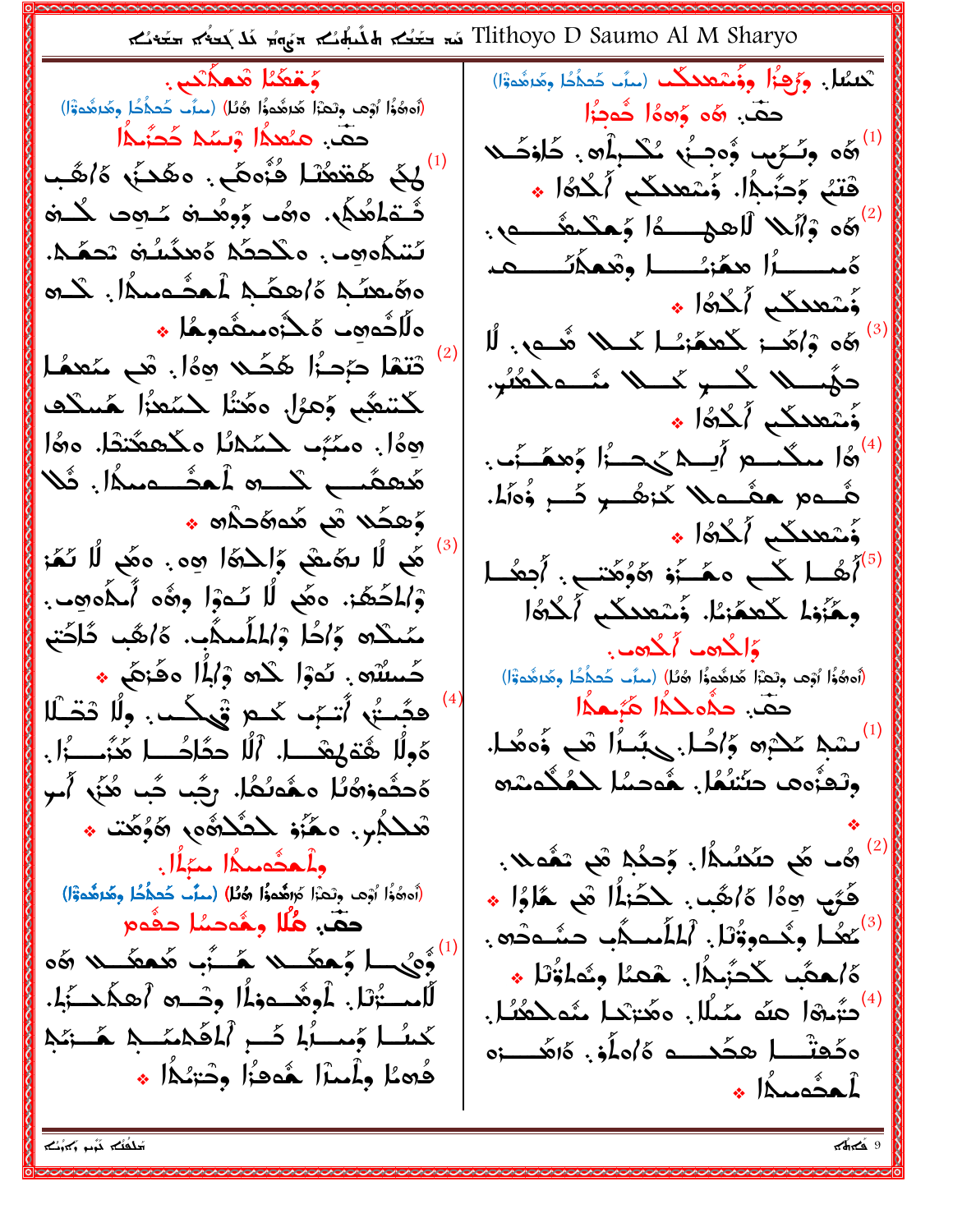Tlithoyo D Saumo Al M Sharyo تَمَّة تَمَّة الْمُسْلِمُ مَّة تَمَّيْنَة تَمَّة تَمَّة تَمَّة تَمَّة تَ ەَحسَّــوەُ كَـــالَه للْكَــــمالَه. وهُــــم معَيْمِيزًا وَهَكَذِيْبًا شَبَّنَهُ وَهُ أَوْسَقُومِ ەتمىلگا. ەُ/فَ قَائْسَا وَمِعَنَّىلُلَّا (20%). لگπہ ہ}ْدُلُہ کُم مُـْٓءِلَ مُحکَّمْ ہُ $\partial$ لا لَّا ہُجَـــا ہوٰا ںکَـــوْلا مَکَــــة وب صَّد قتمًا \* أَهُوصُمْ الْحُبِنُ أُهْمُا وِقُمِعْنَا. وَهُبَ ەۋھكىسە ئى:ئىسە ، لا ھگب ئىس وتسأل في آسني كَرْهُــا وِدًاتْــا أُهُـعـــــــــا. كَعِمَّرْــــا 'وهْب حَّهفَي أَا هرَدُوُ أَما هَجَدَ الله وٌحدُـــــــــا مْنُــــــــــــو. مُنْمكمُنُــــــــا لاهسُكُمْ أَنْ \* مَكْدِ حَكْمَهِ لَمَسْمَّدَةَ الْمَسْتَمَامَةِ مِكْدَ وهُدَدُهُ مِ الشَّقَطُّ. كَسِكْتُولًا وَهُسِكْتُ وَيَتُبْتَلَ كَيْتَعِبْزُا .<br>(أەھُوَّا ٱوْھ وِتْعَبَّا هُدَهُدوُّا هُلَّا) (مىلَّە خَتْجُاخُا وِهَدَهُدوُّا) لْمِحَا. حَقَّوْهَا وَالْحُدُّومَاهِ \* حقّ دَهسُلامُ مُنَى أَبْكِرَ بِمِثْمَةٍ وَحِصَّدِهِ كَاشَرَ مِنْ مَا أَبْكَرِ مِنْ الْمَرْكَبَ أَ تَعْلَمُ الْمَحْمَدُ مِنْ الْمَسْرَوْ هُـــنَّىْ ەھكىب ھۇئىب ئۆسىھا ەڭگىگە كَعْمَنْـَـا. ةَاهَـــز كَــــرَّهُ هَجَّـمَّبَـــح لمكْنْصْدِه. تَفْضَّــدْ هُلْـــدْ» وَكَـــز سُــةَحُس: هُـــەم كِحـــُّا هِ هَكَـــبِ. أَكْسِرُهُ الْحُشُسِدَوُأَبِي. وَحِشَمَكَعُنُسَا o Ni Ni, vició Nigero دُمكَا بِمُبْعِ \* مُقَدِّرٍ وَهَدٍ مُسْتَوْلٍ شَدْرِ وَوَا وهَكُسه كَتْرُەرەب. (أَهِهُوا ٱوْهَا وِتْعَزَّا هُدَهُواْ هُنُا) (مِنَّا خَصَفُطُ وِهَٰدِهُووْا) ۇنىئىسسىمۇەب. ەزىجتىسىپ بوەت لوتال. حقّ ديّ مرتب العقا وتُكْلُّْفُ وَّلَــوَّقِ}ْ. وَتُعُلَّلُ تَــَــٰ نَقَــْتُلَّا لْلْعِهِمَا هَ وَحِبُ هَكْمُحُمٍّ. مَهْلَ \* Waîî تَعْسَمَلا ةَاحْفَسْمَدْ لِمُعْسَىٰ مَعْنَمْنِسَا <sup>)</sup> ەَمكىـــــ وەە دُـــــةتل. شمـــــدًا وكَيْبِ، تَعْمَلَائِكْ، 20كْسْمْ: تْكْسُرُه ەَسىھُىھُىل. أَفْ خُوْهُدْ جُمْلُوهُ عَنْدِ الْمُسْتَوَا لحقُم لَا حَهْيلًا كُبْ \* هُيهُب وهُه. دُبِ كُرِجُب وهُه أَهُم تَدَمَّرِ كَعَبَ إِيَّاهُمْ أَنْ وَيَشْوَيْبَ Lo Låd vi تَعْـٰه لاَ مَعْبَسُـا. ۞ه مْعَضَـْب هَ مَـْتَل مُّوصِيُل وِتَاهَىكَ. ەَتْمَىغَتْ شَى مَعْزَعْوَلُهُ. (4) هُــزُا وهَدـبُوْا. حَسُلابَــمِ هُــِلُم. ألى شمال المسموم توسيسا الأحداب المسابر المسموم والمسموم والمسموم المسابق المسابق المسابق المسابق ال هَـــح حَكَّةِ وَمِــد هُـَـْــل وَحــد حَكِّــم ەْكْبِلُسە ھىئىل ەڭاشىل. ەْكْتْدَاسى وَاكْــــــــةَا هِه. هُــ كَثِّــــــــــم، وِلَا هُوْا حُزهُا. حَنَّا الْحُكُم مَامُثَا \* ∻ မတုက္ရာက္လားလ္ هِهَم هِهُمْ كُلْمٍ وِتَعَمُّدُكُمْ لَمَرْشَدِهِ. بخنفته بتقا بخفلة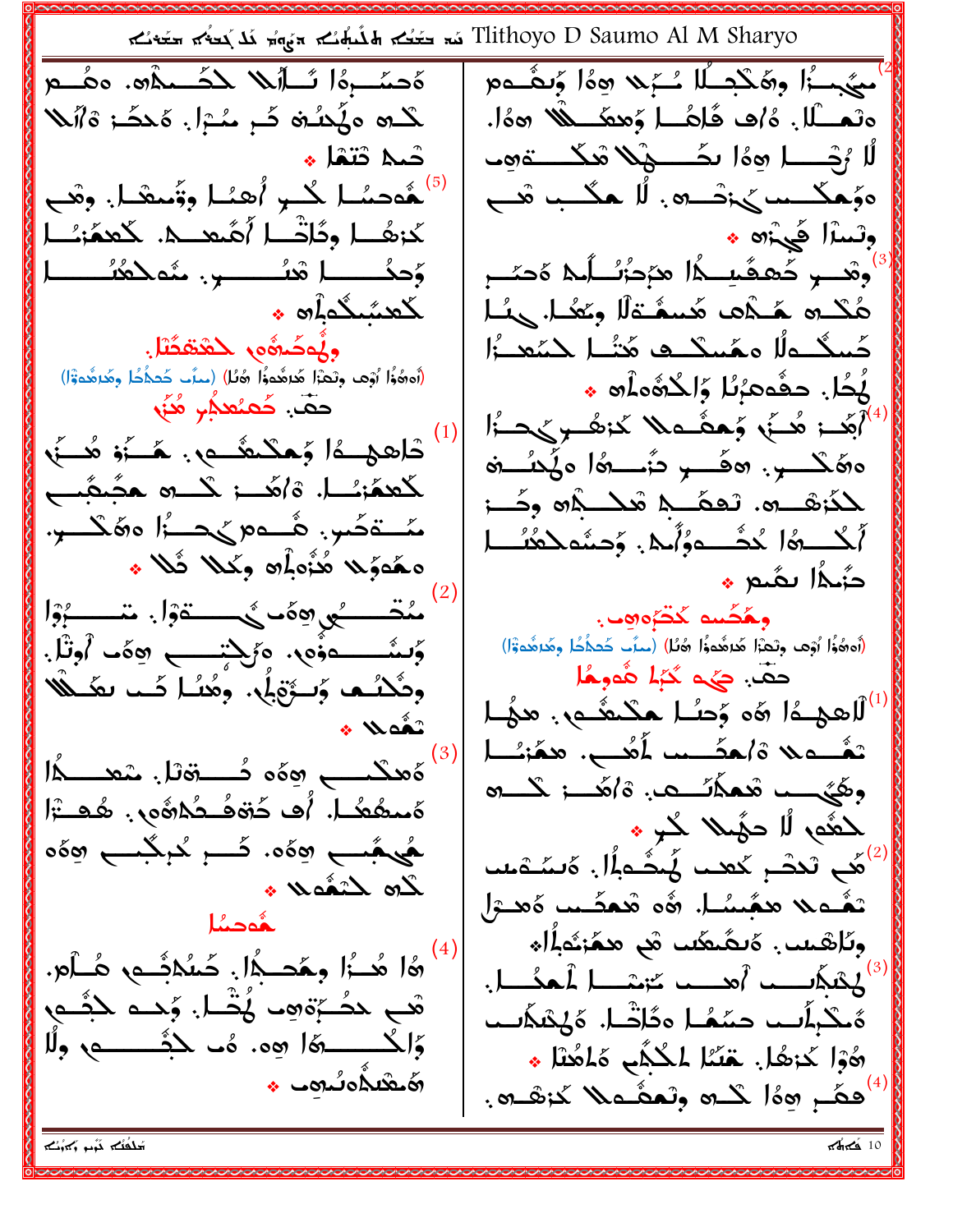Tlithoyo D Saumo Al M Sharyo تَمَتُكُمْ الْمُسْلِمُ مَعْهُمْ مَنْ تَحْتُمْ الْمَسْتَمْتُمْ مَتَحَمَّد هودئا هُلَا. ورَوْدُا هُوصُل كُلُّ حُكُمْ أَكْلُوا وِلَمِيكَب حقّ فكات لُك لَمْ نْدَاه وُسْلُو (هُكْمَ خَائِلَ إِنَّا ثَوْوَوْا هُنْهَا) مُكِلُّهِ . هَاهُمَا إِنُـمُـــا حرَّجِئْنَـــهِ هَــــؤُلَا المُكْمَى مَاهُنْا مْتَسَا. مِمَّنْا وْهْا ڤُــوَهُّكُ، كِكَــع هُ/مِّكَ گَـــووُّلْا هُــع هِهُا حَذَّرْهُــــا وِكُلَّــِـــا. ولَا عُهجـــــم رەمَه كە مۇھكىشىل أَهْتَمَا أَوْلِيد كَقْعَمَّمُهُ لِمَا حَقْدَ ــدًا وفُــــــــــــه مَرْتُرُه. كَسْلِلْوْرَهِ. حَرِّهُمْ أَوْلِمُ أَكْسَرُهُ تَعْسَمُهُ . هُكَهُرْحُــــا وُحَّـــب حَـُــــرِ ٛ مِـــدُهُ . أُهنا ذُكُل مَعَّنُو أَ. هُمُنوبِ هُب ەَدېْسُلىكى ھەسىلى ھَـــــــاَمى ھەرا. دَّادُه : هَ/هُم سَهُ/ كَعْمُرْشُوبُه \* ەڭلاھزىسا مىسى ھۇھىسقەي مەمئىگىس  $\mathcal{L}_{\mathbf{a}}$ Lüggoos & كُبِ أَحْسَلَهُوْ وَوَٰا هِمُّوْسًا. وَلِحْسَ دُثُهلُّا وهُن مُحفُّوت كَنْتْصَدْرُهُ وتُسْلَلُهُ لِكَسْمِيْهُمْ. (المُحْمَٰطُ. أُلِحِي وُوْٓا هُ/إِنِّي وُوْٓا) ههَزُاه ه د هُـ مَوْتا وْاهُــزه گــــره . وُاوَ هُزئا وُسْعدكُم مكَبُوَّمٍ. هجَّسُا وْ)باًا 5% كَلِّ كَافْكا هرَجَّنَّاكِمْ . لحفظ ، بِــةُ مُ مِـدَّــهِ مِـدَّةُ مِـدَّةٌ مِـدَّةٌ مِـدَّةٌ مِـدَّةٌ مِـدَّةٌ مِـدَّةٌ مِـدَّةٌ أُهًب حَبَّـــرْهَا وَوُجَّبَ حَجَّجْلَ وَأَسَّبَ هُـتَــدَّا \* الَّكَلِي وَالْمُسْمَوْتُ الْمَعَامِ شَـه وَوَادُكَا كَاهْ كَسَاءَ مِنْهُ مِنْهُ مِنْهُ مِنْهُ مِنْ تْــرە فُەخْسُتُـا. ٱللْا تْجِخْتُـا. رُوَجُتُـا وًْسُلْ. بْقَيْتْ شْهَا مْمُتْمْ خْرَفْهْا كَثْر شُەھْل \* وَهُتَ اللَّهُ أَشْرُوا وَ ِ مُعَلَّل حَمَّلًا کُر مُنْ مُنْ مُنْ مُنْ مُنْ الْمُنْ مُنْ الْمُنْ مِنْ مِنْ الْمُنْ مِنْ الْمُنْ<br>(الْحَمْظِ عَجْسًا عَنْفا) لْمُحفَّـــــــــــومِــ كُلِثْــــــــــل ودُــــــــوْثَل هــَأْلُوهــ تُسعْــا هُ/هـــزُوهــ دُــقال ولًا يُلأمِ 160 % وَحَكَمَعُكُم مَسْرُم وَمَصْلًا وَصَلَّا. میلاُهُا ة/هصًــد لِمُعُــد هــمُ:سُــل وَذِهْــل نُــميدُل. أَهُ الْمُ يَوَمُّوهِ حَمَّدَ جُمَّا خَاجَتْ هَب لمحْدًىـــــــــ مَاهُنْــــا هَنَّــــا حدَّوْهُــــا ھَوُهُـت. هُ/ـکَــ هُـھُــا کُــتَىـِدُهِ، گَــب وثُـــــــــــوتوهُ لَــا. ۚ قَاهَـــــــز كَـــــــــو قَ فَي هُ وهَحِدًا أَيْدَهُ: وَلِمَعْصَبٍ . تُمْسَدُ أَيِسِيمُ مَمْسَلًا للە*ۋەتتىب. دۇسىۋ ۋە ھېگىنى*سا وَحَقَدَاءُ مَمْ مَعْنَا 50 كَبِر \* هَجْدًا عَمُع هُم وَٱلْمُٱهْدِمِ \*  $\pi$ di $\pi$  $\leq$  1